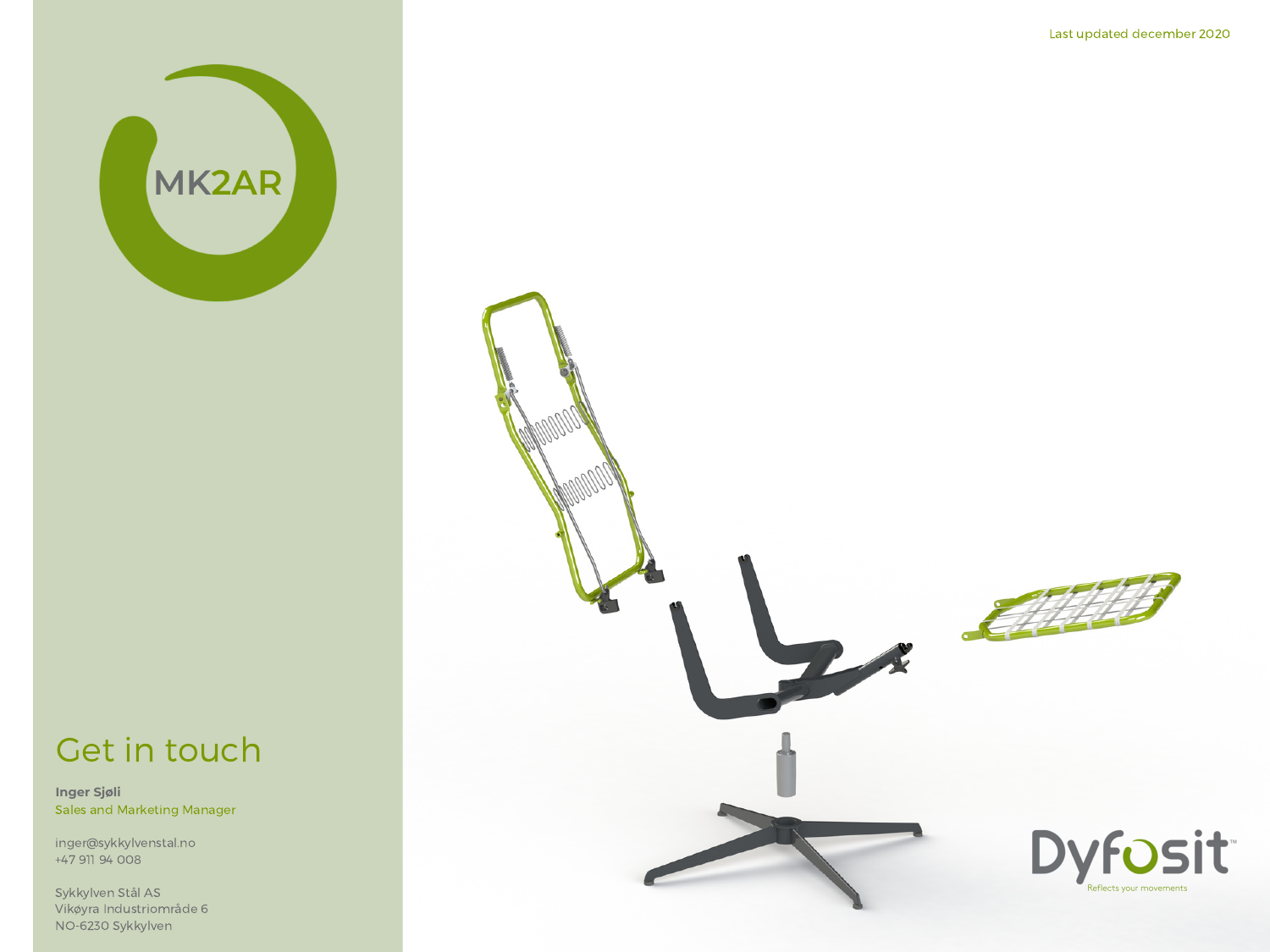



## Comfort

- Smooth reclining movement
- High mobility  $\bullet$
- High comfort  $\bullet$
- Active release headrest, moves in sync with back movement
- Active release function can be overridden by manually moving the headrest into desired position.

# Information

- Patented system with quick couplings and push-rods
- Nylon bands in seat to eliminate sagging and increase firmness
- No-sag springs in back to reduce sagging and increase firmness
- Swivel base is available in three different heights
- Suitable for molded foam
- Steel frames and molds for foaming are created digitally
- Suitable for chairs with swivel or 4-legs
- Tested and approved in accordance with European Standards